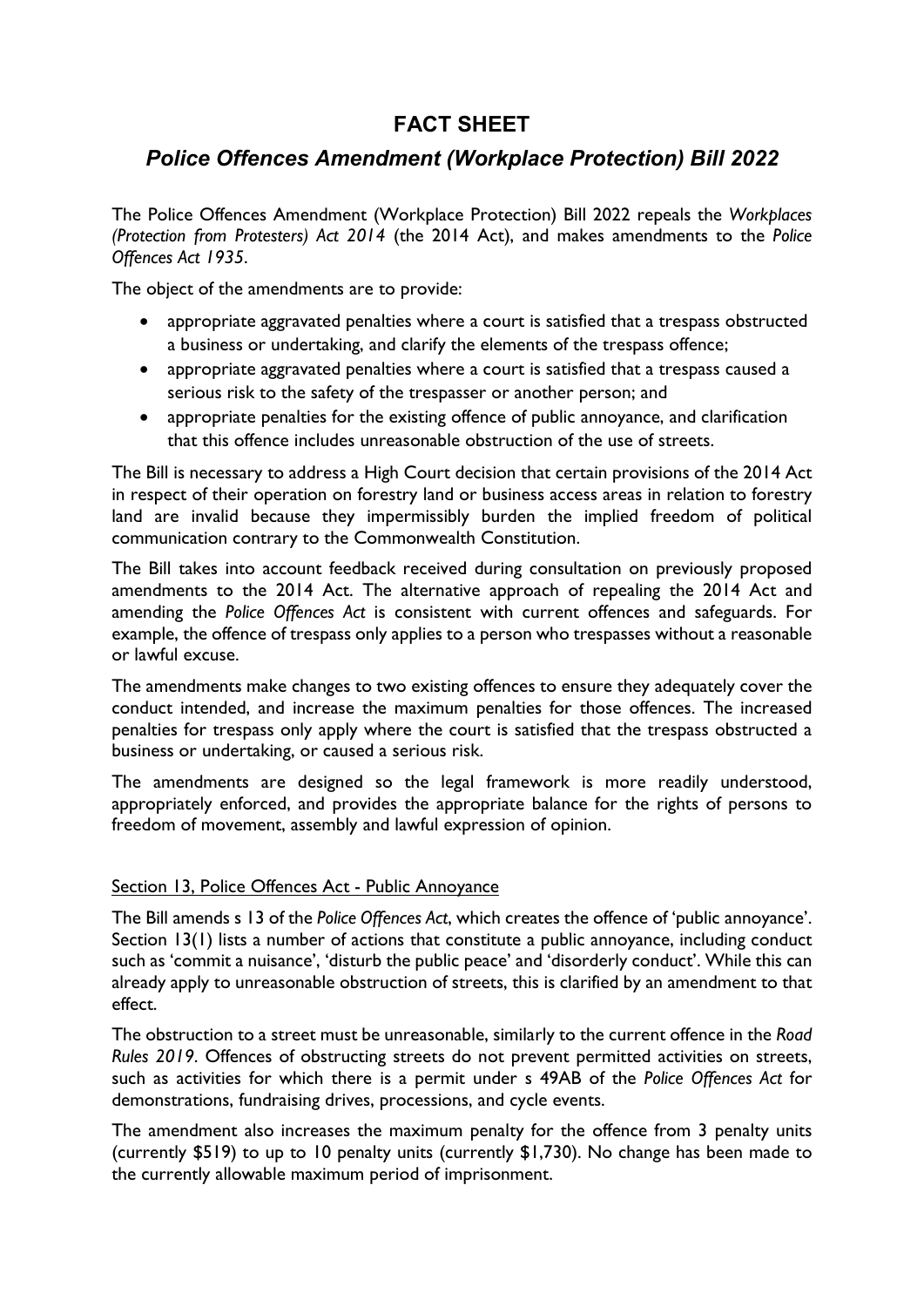## Section 14B, Police Offences Act - Unlawful entry on land (commonly known as trespass)

The Bill clarifies the offence commonly referred to as 'trespass', contained in s 14B(1) of the Police Offences Act. The current wording of the provision provides the following is an offence:

"A person, without reasonable or lawful excuse (proof of which lies on the person), must not enter into, or remain on, any land, building, structure, premises, aircraft, vehicle or vessel without the consent of the owner, occupier or person in charge of the land, building, structure, premises, aircraft, vehicle or vessel."

To clarify that trespass is intended to cover conduct such as a person who climbs on to, or attaches themselves to, the specified things, the Bill amends s 14B(1) to replace 'enter into, or remain on' with the following italicised words:

"A person, without reasonable or lawful excuse (proof of which lies on the person), must not enter into or onto, move onto, or remain in or on (including, but not limited to, by becoming attached to) any land, building, structure, premises, aircraft, vehicle or vessel without the consent of the owner, occupier or person in charge of the land, building, structure, premises, aircraft, vehicle or vessel."

Consequential amendments to reflect this change are made to other subsections in s 14B.

The Bill also clarifies when, for the purposes of s 14B of the Police Offences Act, the holder of a 'mineral tenement' (being a mining lease or relevant mining licence) is taken to be a person in charge of land for the existing offence of trespass. This is done by reference to a person who is on land subject to a mineral tenement, and contravening existing offences under the Mineral Resources Development Act 1995 which relate to obstruction of mining operations under leases, and authorised activities under relevant mining licences. This clarifies that a person who is committing those existing offences on land subject to a mineral tenement is a trespasser on that land, unless they have consent to be on that land. **Penalties** 

The penalty for non-aggravated trespass remains the same at a maximum of 25 penalty units and 6 months imprisonment, and 50 penalty units or 12 months imprisonment for trespass in a dwelling.

There is an existing aggravated penalty provision for trespass which applies if the court is satisfied of the specified aggravating circumstances at sentencing. That is, the court can currently impose double the maximum penalty for trespass if satisfied the trespasser was in possession of a firearm while trespassing, or made use of an aircraft, vehicle or vessel during the offence. For example, trespass in a dwelling with a firearm would have a maximum penalty of up to 100 penalty units or 24 months imprisonment.

The Bill provides for further aggravated maximum penalties in the following situations if the court is satisfied of the specified matters:

- the first aggravated situation is where a person is convicted of trespass, and by or while committing the offence, they either obstructed a business or undertaking, or took an action that caused a business or undertaking to be obstructed. In such a case, the person is liable to a maximum penalty of up to 50 penalty units (currently \$8,650) or imprisonment for a term up to 12 months.
- the second aggravated situation where a person is convicted of trespass, and by or while committing the offence, they caused, directly or indirectly, a serious risk to the